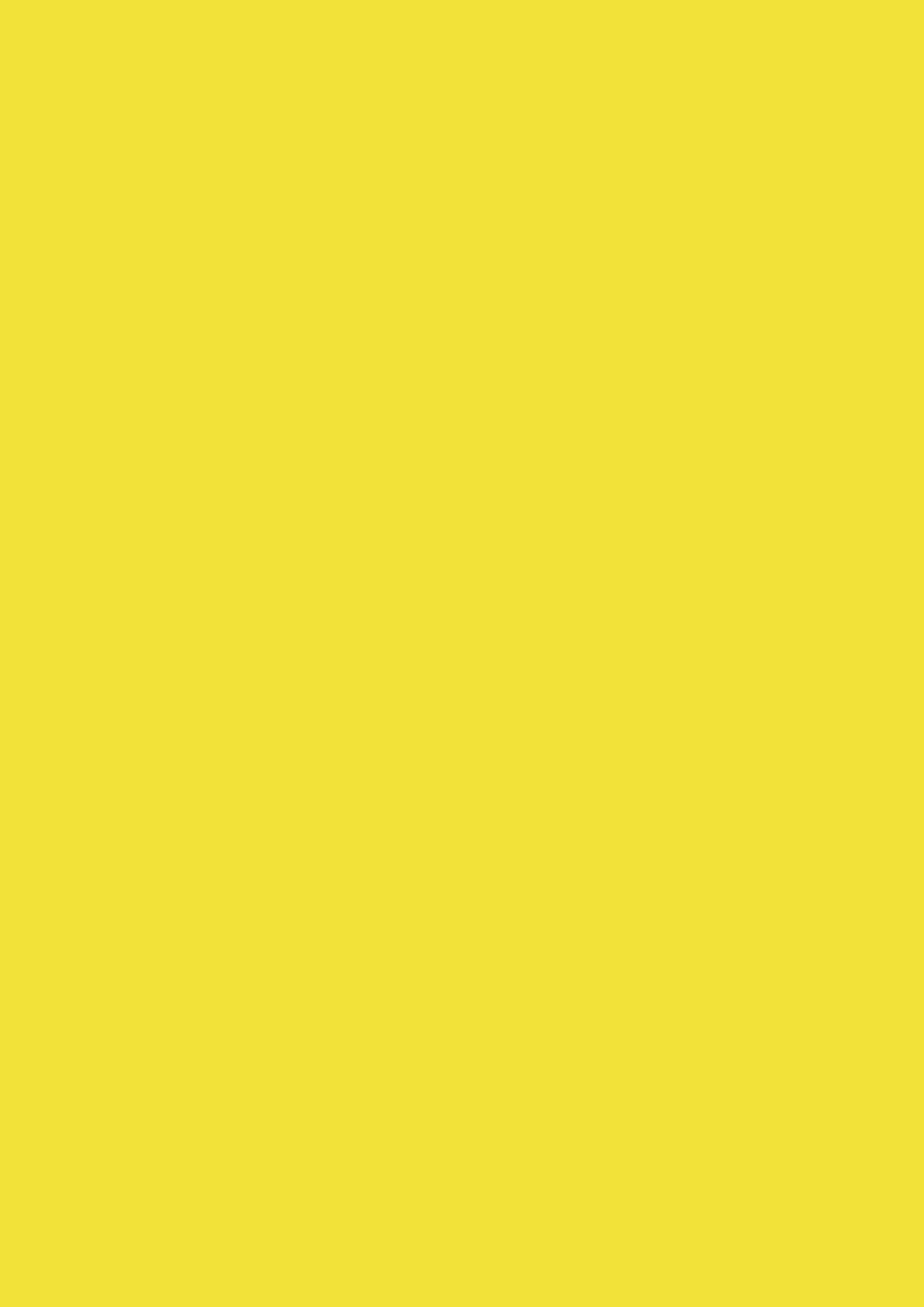#### Introduction

The Council adopted a new Parking Policy in August 2020 that brought together all types of Council-managed parking, including car share parking. It establishes new objectives and principles to guide decision-making for the management of parking and sets a hierarchy to prioritise the use of Council-controlled parking space in different areas of the city.

The Council's vision for Wellington is built around people and communities. The future city will be a place where people and goods can easily move to and through the city, based on a transport system that can accommodate moving more people using fewer vehicles. We have also taken an environmental and resilience leadership role and have set a goal to be a net zero carbon capital by 2050.

As there is limited street space available for parking, the parking space hierarchy established in the Parking Policy (2020) will guide the decisions about allocating parking spaces in different parts of the city. Car share parking spaces are a high priority in the central city, suburban centres and city fringe/inner city areas where the parking demand is highest.

Car sharing is a type of car rental but is aimed at people who want to use a car for brief periods of time and only pay for the time used. Joining a car share scheme provides people with greater travel choice and can provide an alternative to owning, and parking, a private vehicle. For a car share scheme to be successful, the vehicles must be located throughout the city and readily accessible to users.

The Council recognises the value of travel demand management measures, including car sharing, to improve the efficiency of its transport network.

Car share schemes have the potential to contribute to the following objectives around transport, sustainability and quality of life by:

- Reducing the need to own a car.
- Reducing congestion, by removing some cars from the network.
- Reducing greenhouse emissions.
	- Through the removal of some cars from the network
	- As a result of car share vehicles typically being newer and more fuel-efficient than the average New Zealand vehicle
- Increasing the use of public transport, and encouraging the active modes of walking and cycling by making the cost of driving more visible.
- Freeing up parking spaces, and using street parking more efficiently.
- Reducing the cost of living for residents as car ownership is reduced.
- Contributing to the liveability of the city by increasing transport choice and providing alternative ways for people to travel .

When the Council adopted the new Parking Policy, it was agreed that the Car Share Policy (2016) was to be revoked and replaced with these guidelines. These guidelines provide information on how the Council will assess applications from car share operators who want to partner with the Council and what requirements must be met by the car share operator.

These guidelines also set out the operations and compliance requirements for a Council-approved car share operator once an agreement is in place. It is expected that multiple agreements will be put in place with multiple providers to foster a competitive and high-value car sharing offering for our residents.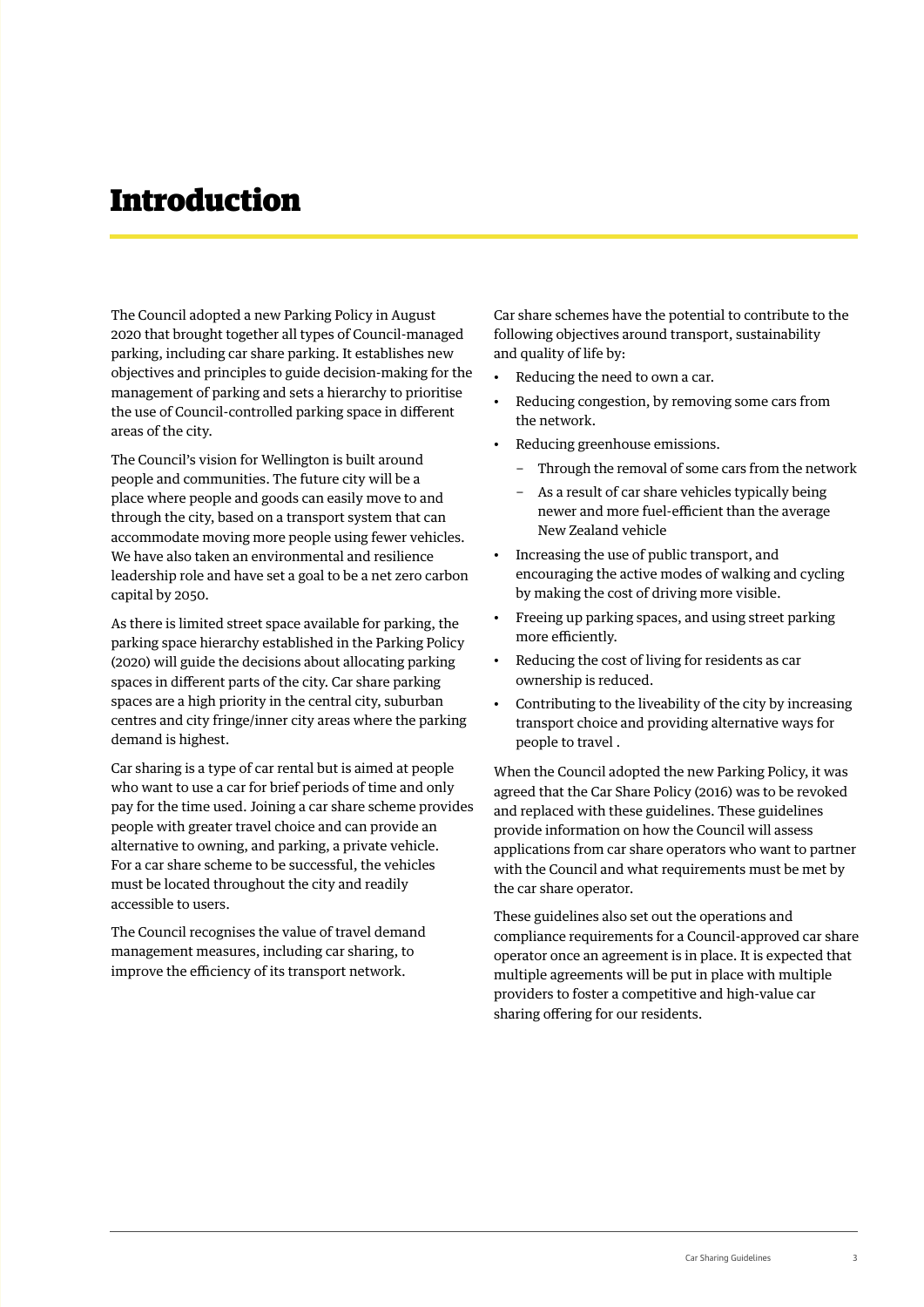### Background – the case for change

Wellington City Council has supported car sharing since 2008 with at least one operator in the city. Since the Car Sharing Policy (2016) was passed we have increased support for both station based (a to a) and free-floating (a to b) car sharing providers.

- A station based provider is one where the vehicle is rented from one carpark or location and returned to the same location at the end of the rental no matter the duration.
- A free-floating provider is one where the vehicle is rented from within a "home zone" and returned anywhere within that "home zone." This means it may, for example, be rented from the CBD and used to travel out to Miramar and left in a home zone there.

In 2020, there were more than 100 active car sharing vehicles in the city with more than 5 percent of Wellington residents being car sharing scheme members, and hundreds of thousands of completed trips recorded. Some key challenges remain:

- 1. The relationship between the Council and free-floating schemes remains supported but surrounded by a series of contractual agreements that are not clear in guidelines or policy.
- 2. Both types of scheme deliver benefits to the city, but the free-floating scheme currently pays fully for their parking fees while the others do not. There is a fairness element to be considered here – if both deliver benefits why do we only charge one?
- 3. Little space is allowed for the expansion of the service in the current environment because it is financially constrained (free-floating) or space constrained by the Council (station based).
- 4. Little space is allowed for the entry of new competition to create a fulsome and high yielding car share market. There is a fairness element to be considered here – it is desirable to promote the businesses that are already here but allow for new entry if need be?
- 5. There is confusion and misalignment with freefloating car share users parking in the station-based provider's car share bays exacerbated by regulatory limits on how these spaces are signposted. From a customer experience perspective this needs to be resolved.

The above 5 key points represent a strong case for change, particularly the two relating to fairness between The Council and the various providers.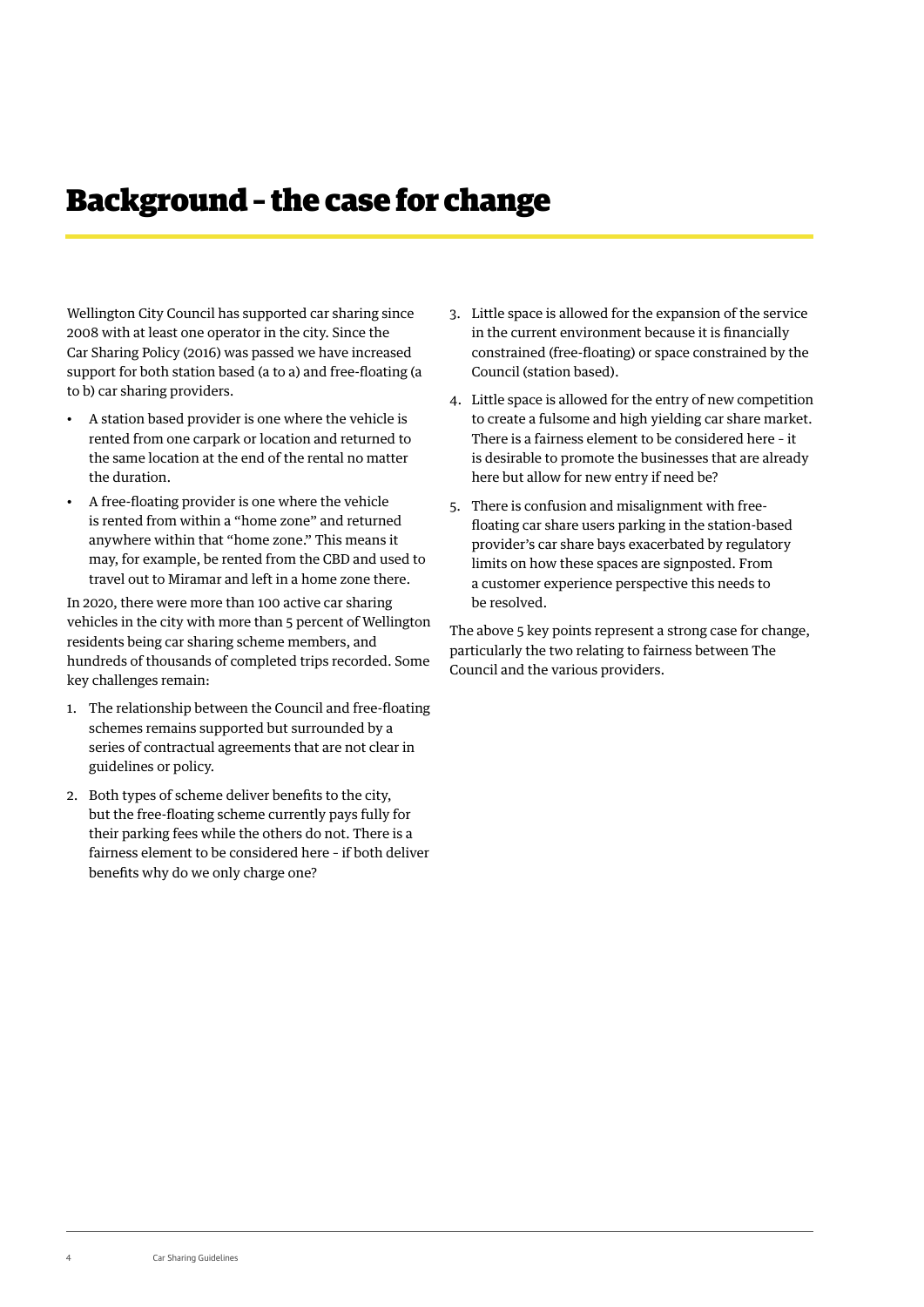### Guidelines

The key guidelines that will apply to all car sharing providers are as follows:

- There will be caps on the number of permits or parking bays provided to the Council's partner providers in a given year – no more than 50 additional bays per year will be permitted to 2025.
- To facilitate effective billing, providers will be required to either physically or by API interface with a smart parking provider that allows billing on behalf of Wellington City Council.
- Car share vehicles must be available to the public 100% of the time they are not being managed for peak demand, undergoing repair, cleaning or maintenance during the hours that they are using public on-street car parks.
- Council will, completely at its discretion, determine whether a car sharing organisation is capable of implementing a feasible car sharing scheme. It will determine this using the criteria listed below.
- For station-based providers, a dedicated car share parking bay will be provided for each vehicle approved for placement under the criteria for a fee.
- Station-based providers will contribute 25 percent of the value of the car share parking bays plus parking fees. Please refer to the Parking Pricing Protocol for the current pricing information. The base contribution will change over time along with other parking pricing elements.
- Free-floating providers will contribute 25 percent of the value of the per-hour parking fees plus full bay costs for dedicated bays. Please refer to the Parking Pricing Protocol for the current pricing information. The base contribution will change over time along with other parking pricing elements.
- For free-floating providers, vehicles will have access to any parking bay that is:
	- − P120 or more, metered or otherwise
	- − Coupon parking
	- − Unrestricted
	- For resident's only parking areas or resident's exemption parking areas, the Council will provide car share parking permits.
- The value of a parking bay has been calculated based on historical usage data. Please refer to the Parking Pricing Protocol for the current pricing information.
- Users of station-based vehicles will pay for parking outside of car share parking bays at normal parking rates.
- For free-floating providers, the value of the parking fees for FY2021/22 will match the parking pricing protocol, currently:
	- Up to \$5 per hour for each hour spent in the metered zone during metered hours
	- − \$18/weekday (or \$2/hr) in the coupon zones
- All providers are to pay the permit issuance fees each year for each car at a cost indicated in the Parking Pricing Protocol (full cost recovery).

The Council may, by resolution, set aside any road, or part of any road, or any other area controlled by the Council, restricted parking or stopping or standing restrictions. The spaces may be designated for a specified class or description of vehicle (for example a car sharing vehicle) or for a specified activity (for example car sharing). As with any other vehicle, car share providers must obey legal parking restrictions, and if in violation (for example in mobility spaces or when clearways are in operation) are subject to fines and towing.

For use of street space and public land, we expect:

- Jointly set performance targets in the contract with the provider for each three year period, with potential for further enhanced agreements with the Council to benefit both the city and providers, including:
	- − Number of vehicle targets
	- Number of members targets
	- Free-floating home zone expansion targets and zones
	- − Number of EVs in the fleet
	- Total number of trips
	- Trips per day per vehicle
	- − Active users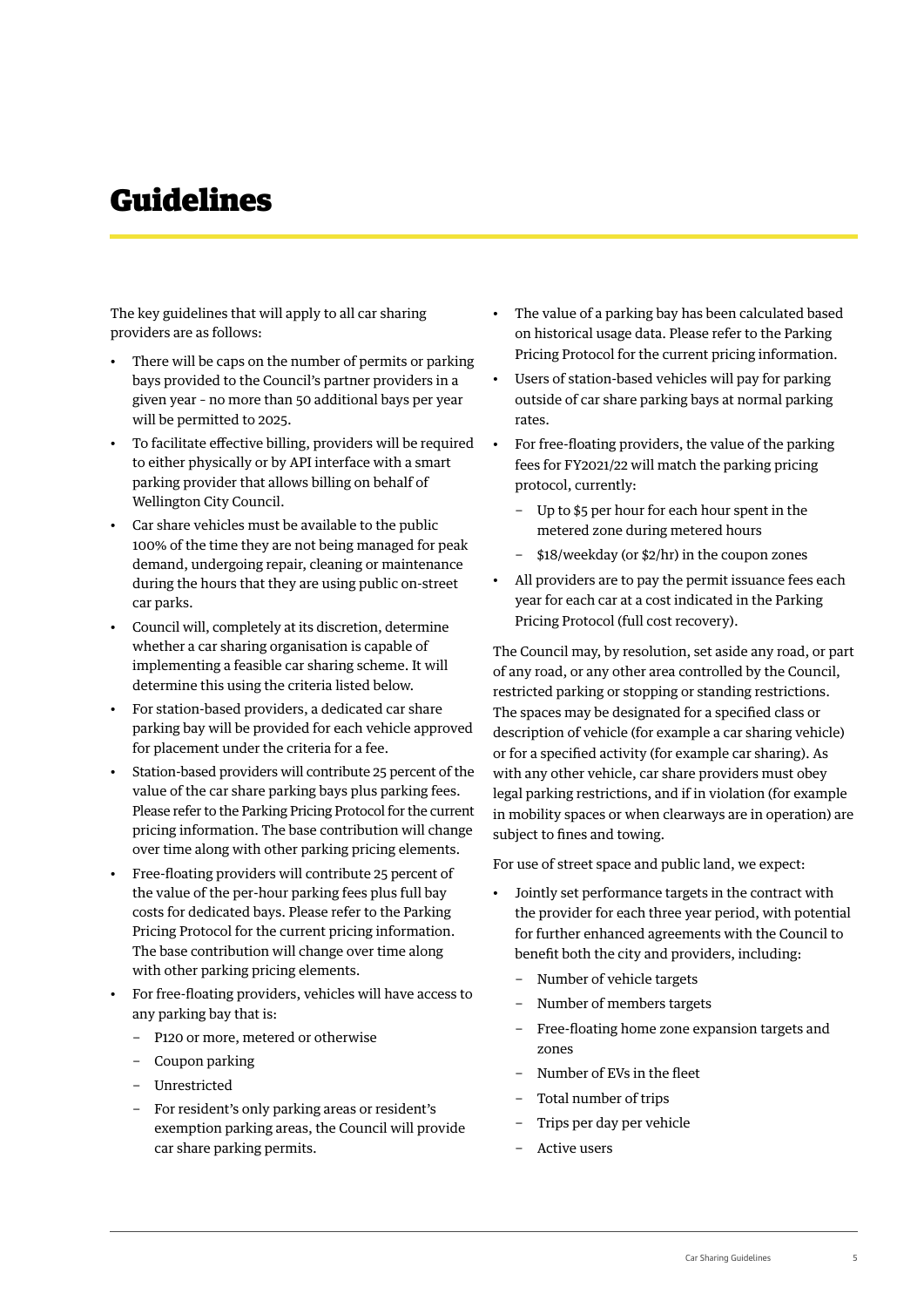- Collaborative relationships relating to home zones and station selection.
- Effective data provision encompassing quarterly updates on:
	- − Membership
	- − Number of cars
	- − Number of battery electric vehicles
	- − Trips per day per vehicle
	- − Total number of trips taken
	- − Fleet utilisation
	- − Trip distance
	- − Average trip distance
	- − Median trip distance
	- − Percentage who use more than 4 times per month.

To qualify for Wellington City Council assistance, a car share operator will be required to enter into a legal agreement with the Council and must:

- Develop over time a network of cars in locations that are accessible to all members where density and demand can be generated to support the successful utilisation of the vehicle.
- Allow any driver with a full licence to join, subject to reasonable creditworthiness and driving history checks.
- Supply an internet and/or phone-based booking system available to members 24 hours per day, which allows immediate booking of vehicles.
- The vehicle occupying the car park must display the organisation's livery or logo and a valid car share permit.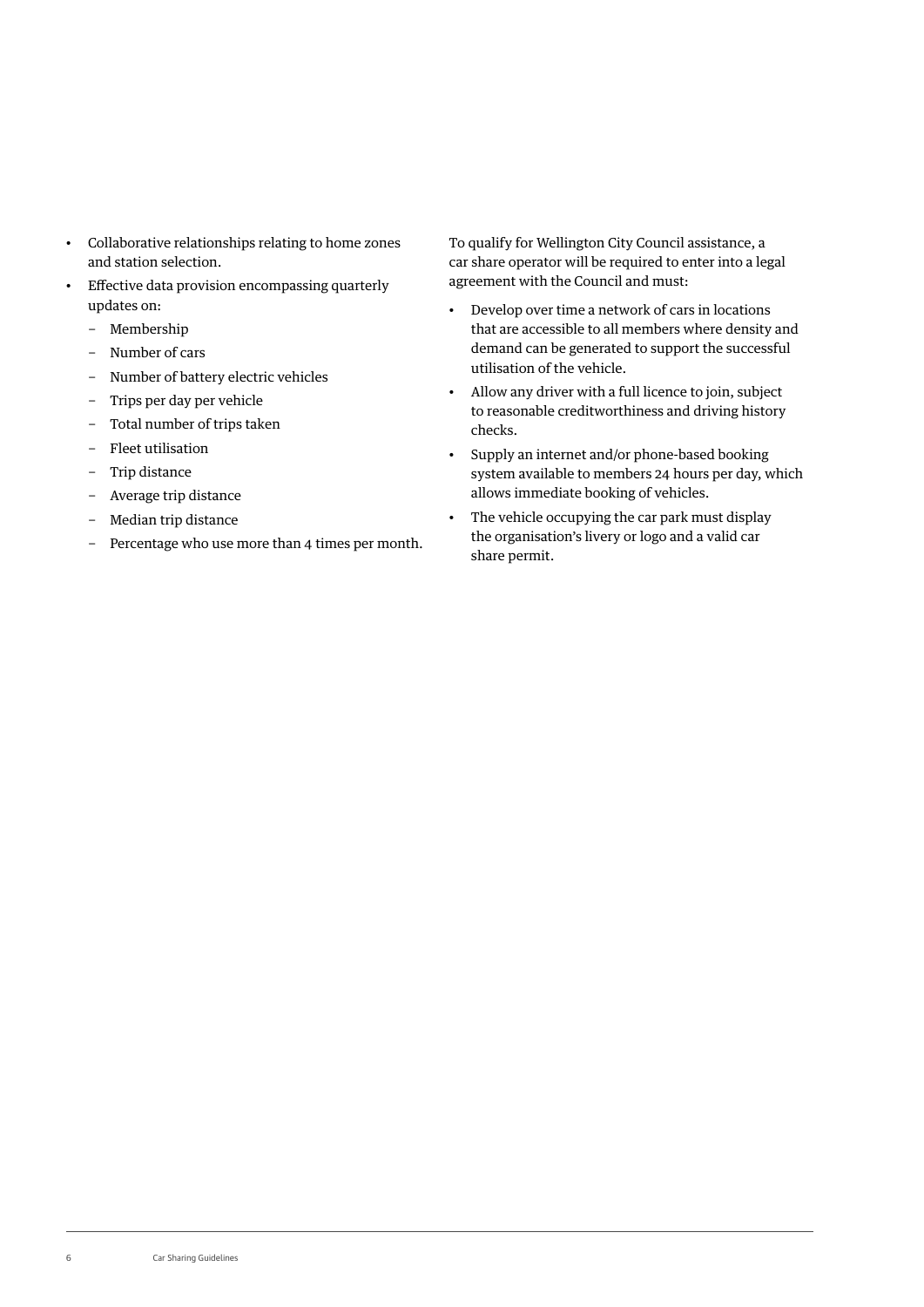## Criteria

Operators will need to acknowledge the Council as a partner and provide:

- Full details about the organisation and governance arrangements.
- A clear business plan that:
	- − Provides evidence of the commercial viability of the scheme or, in the case of new entrants, indications of the potential commercial viability
	- − Sets out the scheme's targets for membership growth, geographic spread and utilisation
	- − Outlines the organisation's experience in establishing similar schemes
- Detailed plans about how the scheme will run, including:
	- − The process for becoming a member of the scheme and membership options
	- − Fees and charges, and payment options
	- − The operating model that will be used, and process for using a vehicle
	- − Systems/infrastructure that supports the scheme
- Agreed data management, reporting and evaluation systems.
- A promotion and marketing plan.

The Council reserves the right to reject any application for the allocation of an on-street dedicated car share space. The Council may also refuse speculative and largescale placement of car share vehicles in the absence of reasonably foreseeable demand.